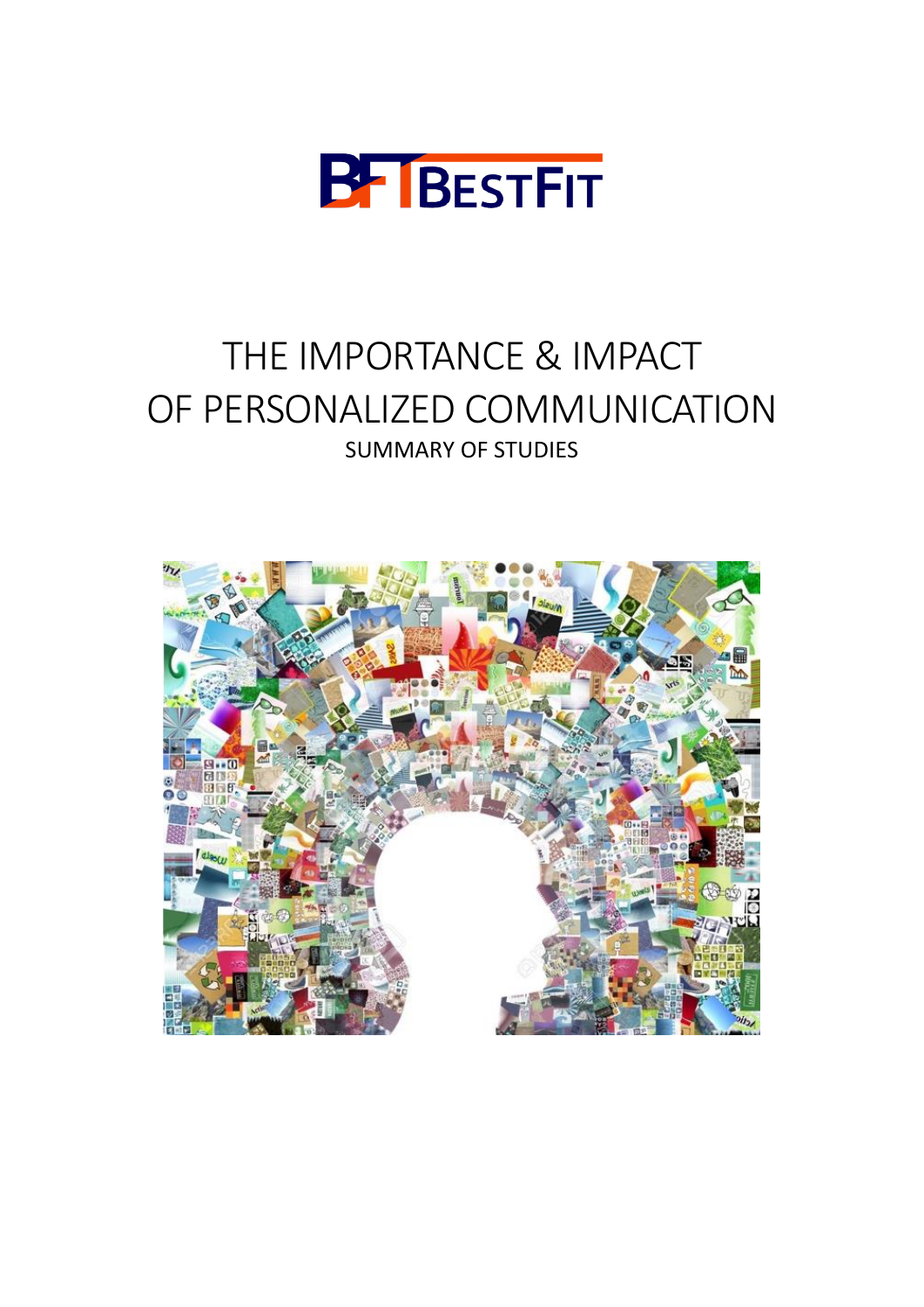

#### **TABLE OF CONTENTS**

| <b>Personalized Persuasion: Tailoring Persuasive Appeals to</b> |  |
|-----------------------------------------------------------------|--|
|                                                                 |  |
| Psychological targeting as an effective approach to digital     |  |
|                                                                 |  |
| <b>Personality-Based Engagement: An Examination of</b>          |  |
| <b>Personality and Message Factors on Consumer</b>              |  |
| Responses to Social Media Advertisements 4                      |  |
| A Path to Mitigating SNS Ad Avoidance: Tailoring                |  |
| Messages to Individual Personality Traits 5                     |  |
| Sharing of branded viral advertisements by                      |  |
| young consumers: the interplay between                          |  |
|                                                                 |  |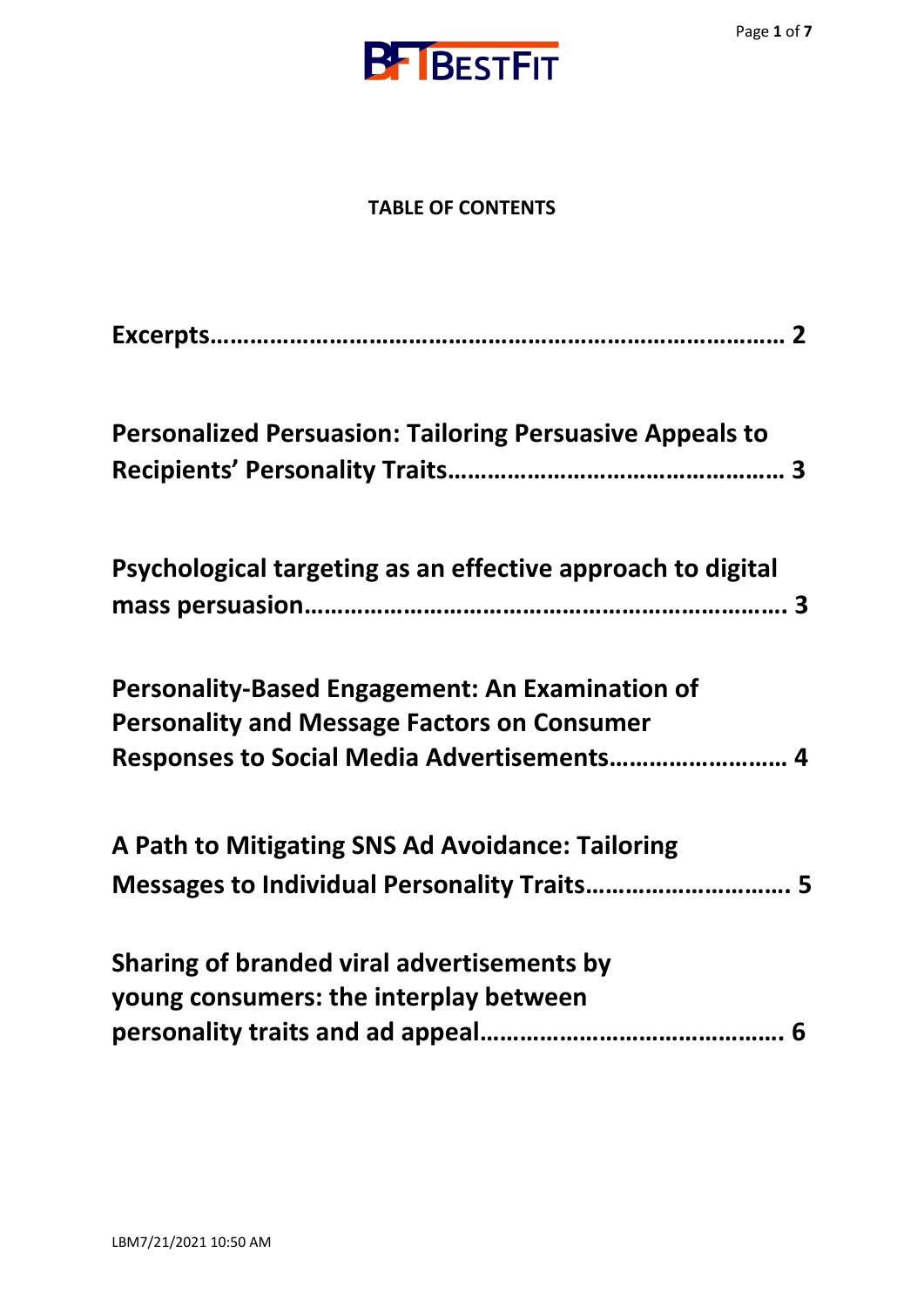



*"What is personalisation? It entails the ability to adapt a product or service continually and independently, whether by altering services or by changing product configurations or applications."*

The Economist.



*"Our research has shown that personalized experiences drive up both customer loyalty and the top line."*

McKinsey &Company

**McKinsey** & Company

**"… Consumers will be more influenced by message styles that "match" their personality styles. Dominant consumers will be more influenced by "dominant" messages, whereas submissive consumers will be more influenced by "submissive" messages. …"** 

Harvard University



**" Personalisation […] Advances in technology and service offerings are finally enabling people to move from passive to active consumption — not just of individual pieces of media, but of media as a whole."** 

PWC



**"Across the industry, we're seeing brands evolve their marketing communications to be more engaging, more participatory and, ultimately, more personalized."**

The New York Times

The New Hork Times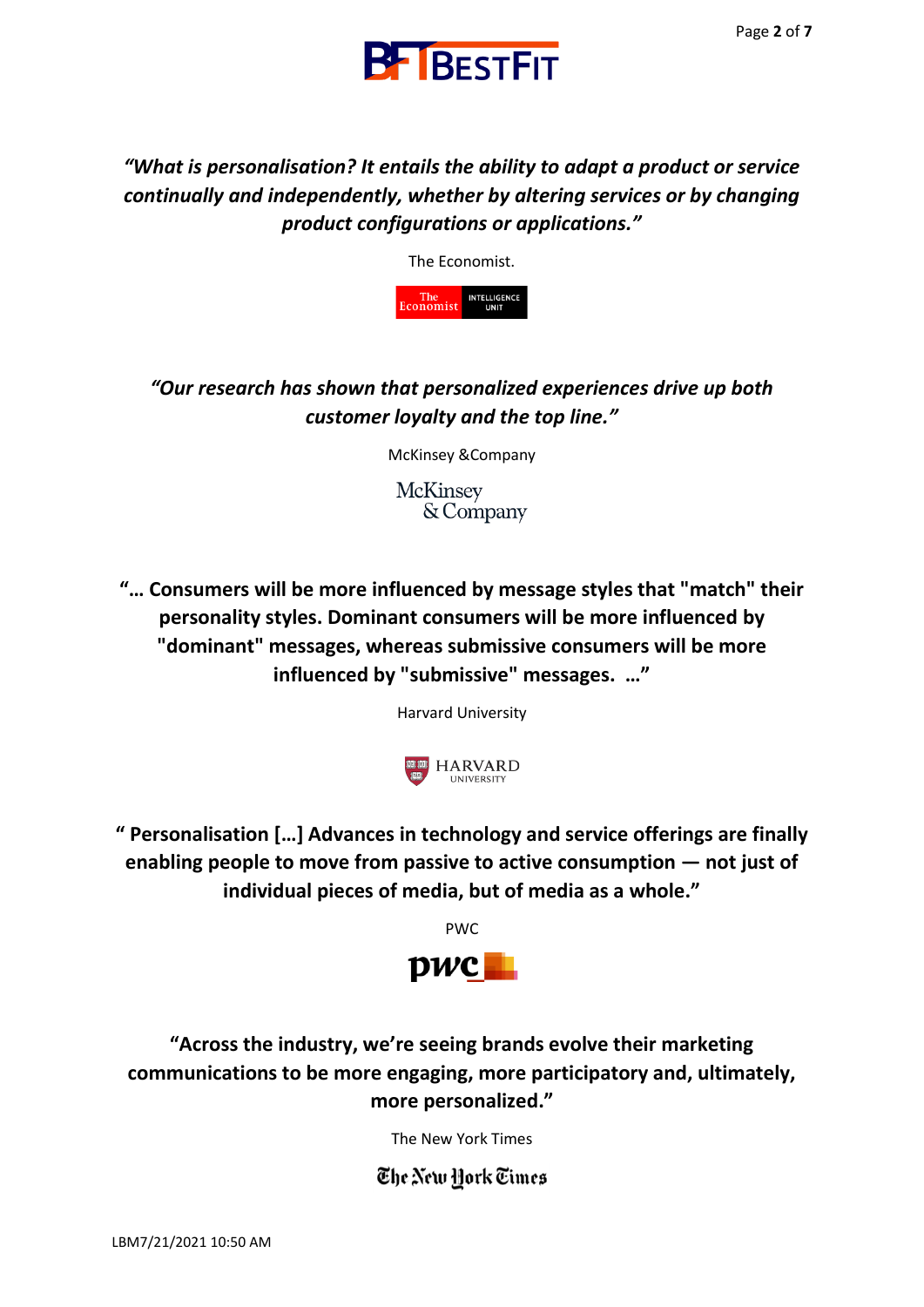

### **Personalized Persuasion: Tailoring Persuasive Appeals to Recipients' Personality Traits (2012)**

**Jacob B. Hirsh1, Sonia K. Kang1,2, and Galen V. Bodenhausen3,4**

Persuasive messages are more effective when they are custom-tailored to reflect the interests and concerns of the intended audience. Psychological science plays a prominent role in this field by identifying strategies to improve the effectiveness of persuasive campaigns (Cialdini, 2007;

Petty & Cacioppo, 1996). "Hirsh et al. ( 2012) found in a sample of 324 survey respondents that **advertisements were evaluated more positively the more they cohered with participants' dispositional motives**. The researchers constructed five advertisements featuring a picture of a cell phone and a few lines of text; the text was manipulated so that each advertisement highlighted the motivational concerns associated with one of the five major personality dimensions (e.g., for extraversion: "With XPhone, you'll always be where the excitement is"; for neuroticism: "Stay safe and secure with the XPhone" ;), and asked the respondents to evaluate the effectiveness of the messages. They found that respondents judged an advertisement emphasizing a particular motivational concern as more effective when that concern was congruent with their own personality characteristics. Their result suggests that **adapting persuasive messages to the personality traits of the target audience can be an effective way of increasing the messages impact and highlight the potential value of personality-based communication strategies**.

#### **Psychological targeting as an effective approach to digital mass persuasion (2017)**

**S. C. Matza,1, M. Kosinskib,2, G. Navec, and D. J. Stillwell**

In three field experiments that reached over 3.5 million individuals with psychologically tailored

advertising, the authors found that m**atching the content of persuasive appeals to individuals' psychological characteristics significantly altered their behavior as measured by clicks and purchases.** Persuasive appeals that were matched to people's extraversion or openness-to experience level resulted in up to 40% more clicks and up to 50% more purchases than their mismatching or unpersonalized counterparts. These findings suggest that **the application of psychological targeting makes it possible to influence the behavior of large groups of people by tailoring persuasive appeals to the psychological needs of the target audiences**.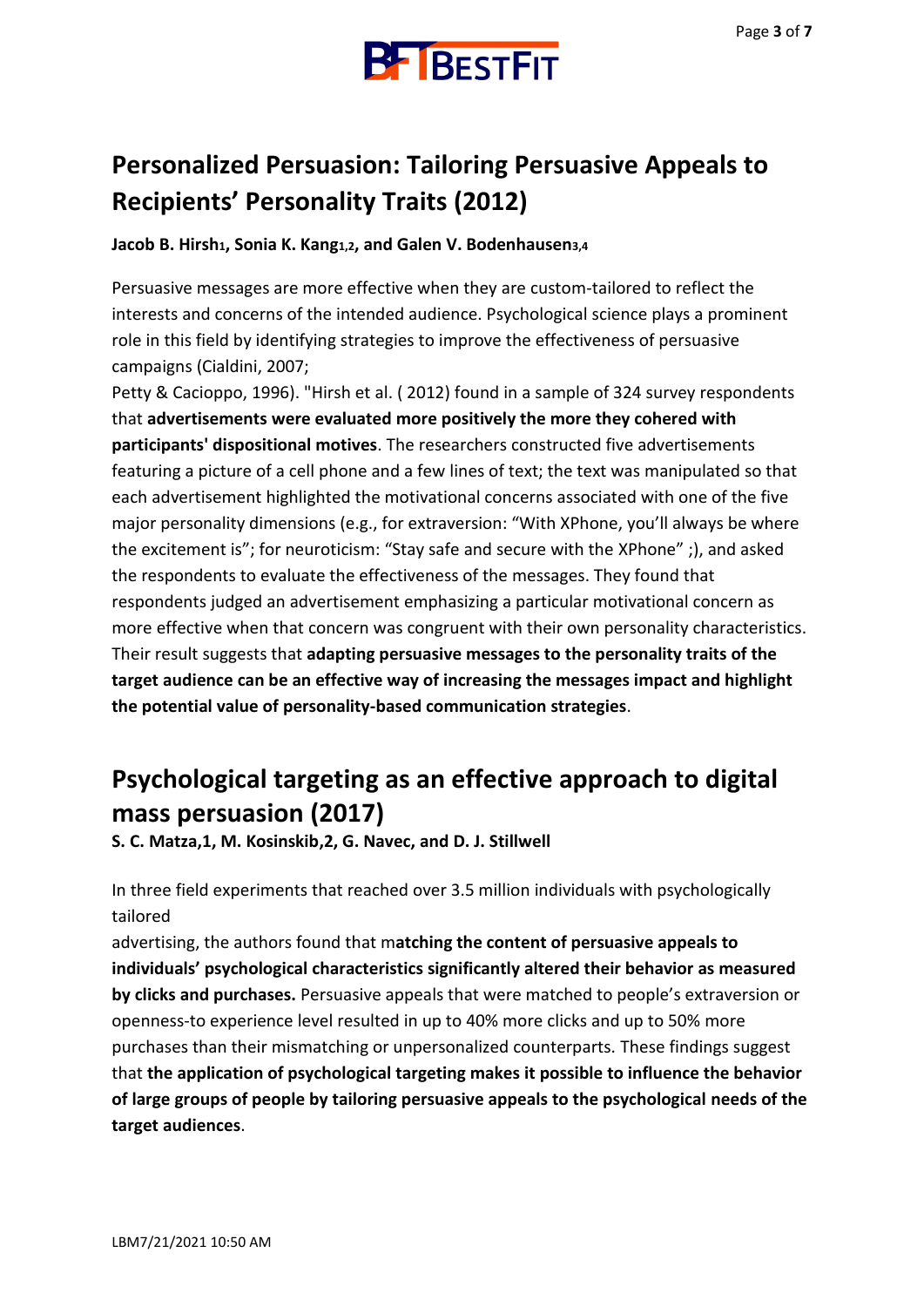

### **Personality-Based Engagement: An Examination of Personality and Message Factors on Consumer Responses to Social Media Advertisements (2020)**

**Naa Amponsah Dodooa and Cynthia Morton Padovanob**

To cite this article: Naa Amponsah Dodoo & Cynthia Morton Padovano (2020) Personality-Based Engagement: An Examination of Personality and Message Factors on Consumer Responses to Social Media Advertisements, Journal of Promotion Management, 26:4, 481-503, DOI: 10.1080/10496491.2020.1719954

When done right, **personalized advertising, rather than general advertising is what consumers prefer (Duran, 2018). Personalized content is vital in drawing consumers' attention to content they would otherwise ignore (Morrison, 2016).** An upshot of personalization is consumers' engagement with the content, which promotes other consumer behaviors, such as the search for more brand information and improved brand recall (Morrison, 2016). **Research evidence also supports the fact that personalization could increase businesses' profits by up to 15% (Duran, 2018).**

Research supports the idea **that solid relationships exist between personality traits and consumers' cognitive and emotional responses to persuasive communications** (e.g., Hirsh, Kang, & Bodenhausen, 2012).

The objective of this study was to investigate the interaction between consumers' personality traits and two distinctive message frames of regulatory focus (i.e., promotion and prevention focus) and product appeal (hedonic and utilitarian). The results support the prediction that high levels of extraversion, conscientiousness, openness to experience and neuroticism would positively affect advertisement and brand attitude, purchase intention and Ewom**. The results signal the importance of devoting attention to the role of personality traits in consumer responses to advertising messages particularly when it comes to personalized messages on social media. Ample empirical evidence indicates that advertising effectiveness is enhanced when consumers are exposed to personalized advertising** (e.g., Morrison, 2016; Tucker, 2014). With the growing emphasis on the use of personalization particularly in social media and the potential benefits of online personalization (Pappas et al., 2017), **the results suggest that personality traits should be an important consideration when accounting for factors that could influence consumer responses to social media.**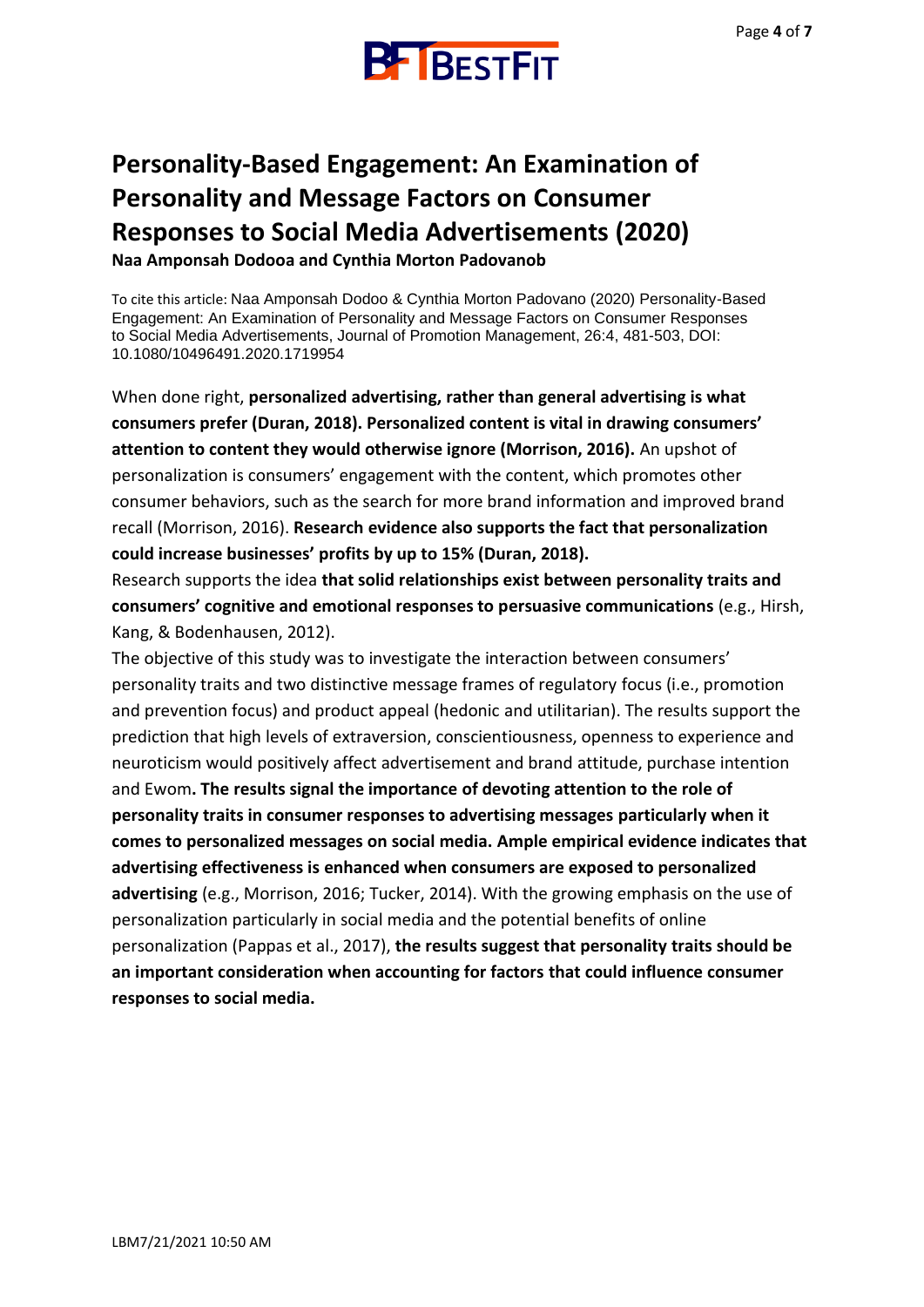

### **A Path to Mitigating SNS Ad Avoidance: Tailoring Messages to Individual Personality Traits**

**Naa Amponsah Dodoo & Jing (Taylor) Wen**

To cite this article: Naa Amponsah Dodoo & Jing (Taylor) Wen (2019) A Path to Mitigating SNS Ad Avoidance: Tailoring Messages to Individual Personality Traits, Journal of Interactive Advertising, 19:2, 116-132, DOI: 10.1080/15252019.2019.1573159

Personalized advertising is defined as an advertising strategy that singly targets consumers by incorporating their unique preferences to design compatible messages based on these preferences (Maslowska, Smit, and van den Putte 2013). The underlying psychological mechanism of personalized advertising lies in congruence theory, which postulates that, **to maintain harmony and symmetry, individuals tend to be more responsive to people and messages that are consistent with their own beliefs and attitudes** (Hong and Zinkhan 1995; Aguirre- Rodriguez, Bosnjak, and Sirgy 2012). In other words, **when an advertisement contains a user portrayal that is congruent with the way that a viewer perceives himself or herself to be, it is more likely to generate more positive affective responses and more favorable product evaluations** (Chang 2002).

The study demonstrates that the big five model of personality traits is a useful framework in determining how message framing may elicit an increase in perceived relevance of SNS ads, consequently mitigating SNS ad avoidance. Within this present research showcases the role those psychological characteristics have in influencing SNS ad avoidance. It also confirms that personality–message congruent effects can be achieved through the modification of SNS ads that frame information to appeal to personality-specific motives, such as excitement and social attention (extraversion), connection with community (agreeableness), the desire for safety and security (neuroticism), and creativity and innovation (openness to experience) (Hirsh, Kang, and Bodenhausen 2012). In addition, this research explores a scarcely investigated context of SNS ad avoidance, broadening the scope of the impact of **personality traits as anteceding factors which assuage SNS ad avoidance.**

**This research captures the usefulness of personality traits in decreasing SNS ad avoidance**. In particular, SNS ad messages congruent with personality traits elicited perceived relevance,

which had the upshot of decreasing SNS ad avoidance. **Therefore, advertisers can use this insight to develop messages that are tailored to match consumers' personality traits**. **Specifically, this research points to the necessity of designing messages that seamlessly integrate consumer personality traits into SNS ads as a means of countering SNS ad avoidance.**